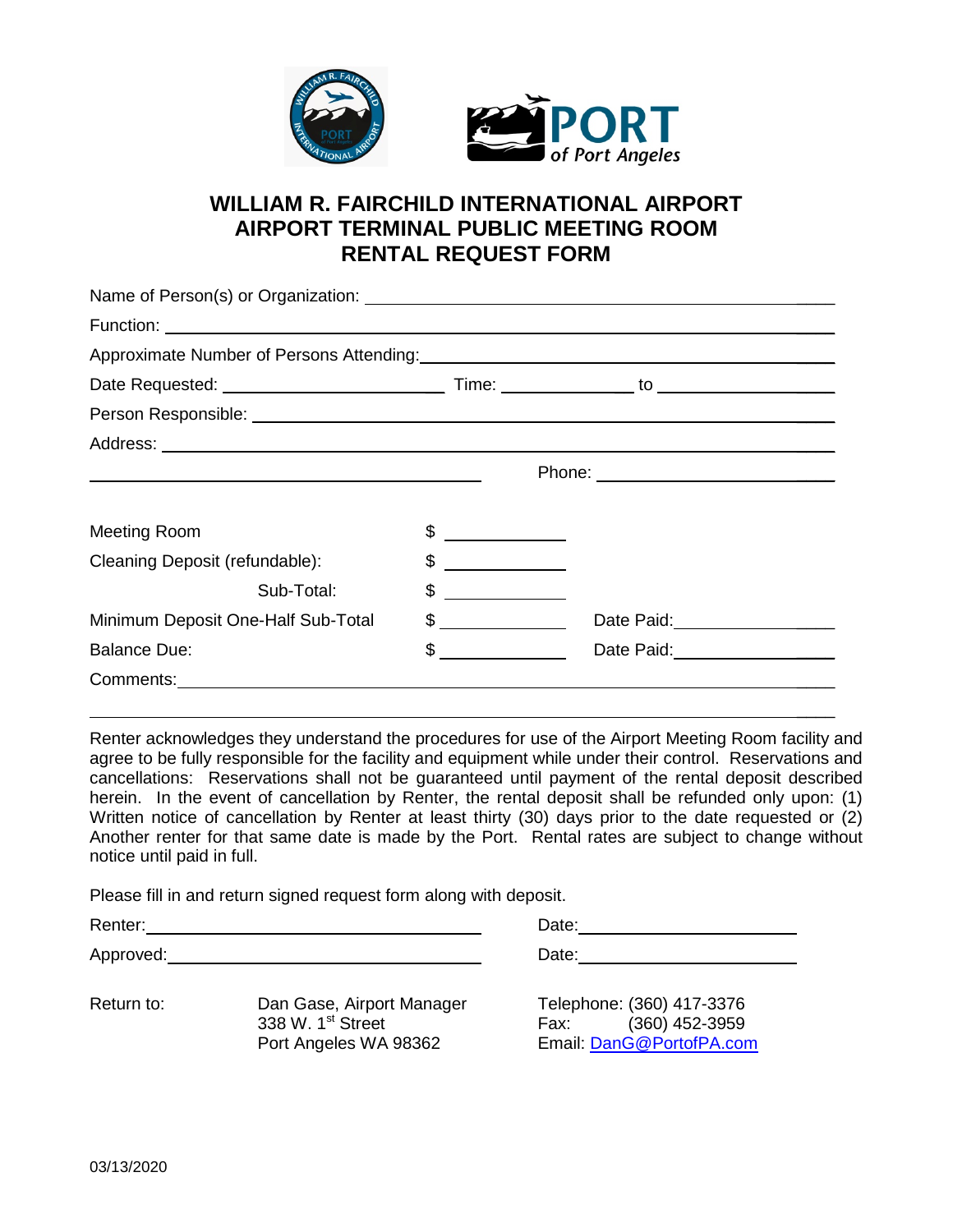## **WILLIAM R. FAIRCHILD INTERNATIONAL AIRPORT PUBLIC MEETING ROOM PROCEDURES**

**AVAILABLE HOURS.** The meeting room is available during the following hours: Monday thru Friday: 8:00am to 6:00pm Saturday & Sunday: 10:00am to 5:00pm

**CLEAN UP.** Users are responsible for clean-up and furniture arrangement of the room. This shall include such items as removal of trash or litter, cleaning of tables, chairs, wall mounted white board, arranging of furniture, etc.

**LOUD OR BOISTEROUS ACTIVITY PROHIBITED.** Users are prohibited from creating disturbance which affects other terminal building users or guests. Liquor consumption shall not be allowed outside of the meeting room.

**BANQUET / LIQUOR PERMIT.** User is responsible for any permits required. Consult Washington State Liquor Control Board. <http://liq.wa.gov/licensing/banquet-permits> For Questions, call the Licensing Customer Service desk at 360-664-1600 option 1

**LIABILITY.** Lessee shall be responsible for all damage to the facility or equipment other than normal wear and tear while under their control.

**ROOM CAPACITY.** The meeting room capacity is limited to 45 persons. Room size 24' wide by 28' long (672 square feet). There is access to the flight line if the use is in conjunction with an approved aviation activity.

## **EQUIPMENT PROVIDED WITH ROOM RENTAL INCLUDES:**

| <b>QUANTY</b>  | <b>ITEM</b>                          | <b>SIZE</b>    |
|----------------|--------------------------------------|----------------|
| 6              | <b>Black laminate top tables</b>     | 30 x 42        |
| 4              | Gray laminate top tables             | $24 \times 30$ |
| $\overline{4}$ | Blonde laminate top tables           | $24 \times 30$ |
| 8              | Metal frame chairs, burgundy cushion |                |
| 8              | Metal frame chairs, black cushion    |                |
| 1              | 4 seat connected chair set           |                |
| 1              | 3 seat connected chair set w/table   |                |
| 1              | Indoor use public address system     |                |
| 1              | Microphone with floor stand          |                |
| 1              | Speaker podium                       |                |
| 1              | Samsung wall mounted TV              | 82"            |
| 1              | TV Remote control devise             |                |
| 1              | <b>American Flag</b>                 |                |
|                | <b>Washington State Flag</b>         |                |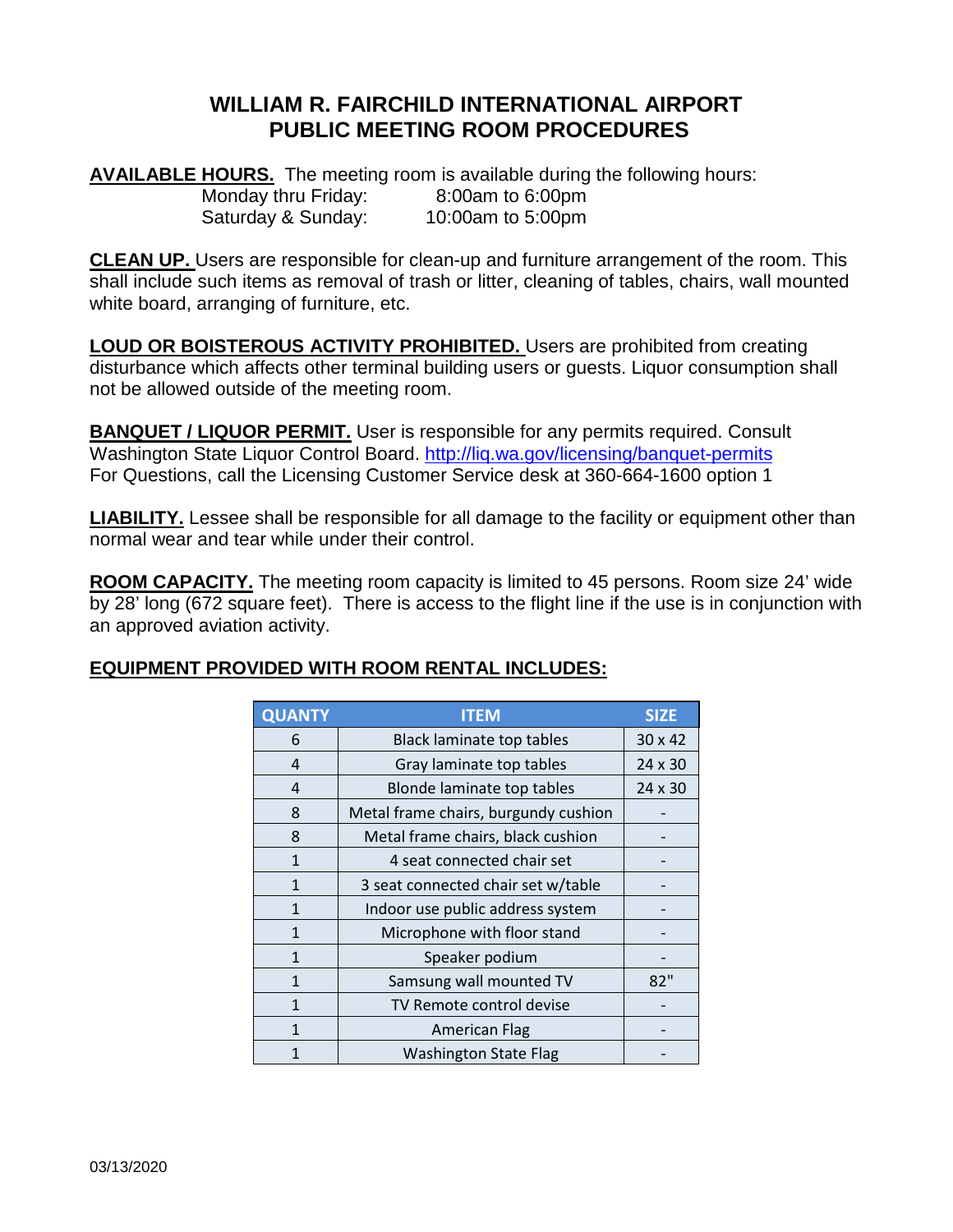**FURNITURE ARRANGEMENT:** You may reposition tables and chairs in the meeting room to accommodate your needs. Please return the furniture to the layout as shown in the attached photographs.

**WATER & REFRIGERATION:** The former Café area in the SW corner of the building has sinks for washing dishes or utensils if needed along with a glass front refrigerator unit for short term cold storage use during your event.

**VEHICLE PARKING.** Please advise your guests arriving by car to park in the Airport Terminal Parking lot.

**AIRCRAFT PARKING.** Please advise your guests arriving by aircraft to park in the east transient parking area in tie down spaces marked.



## EXHIBIT "A", Building Floor Plan